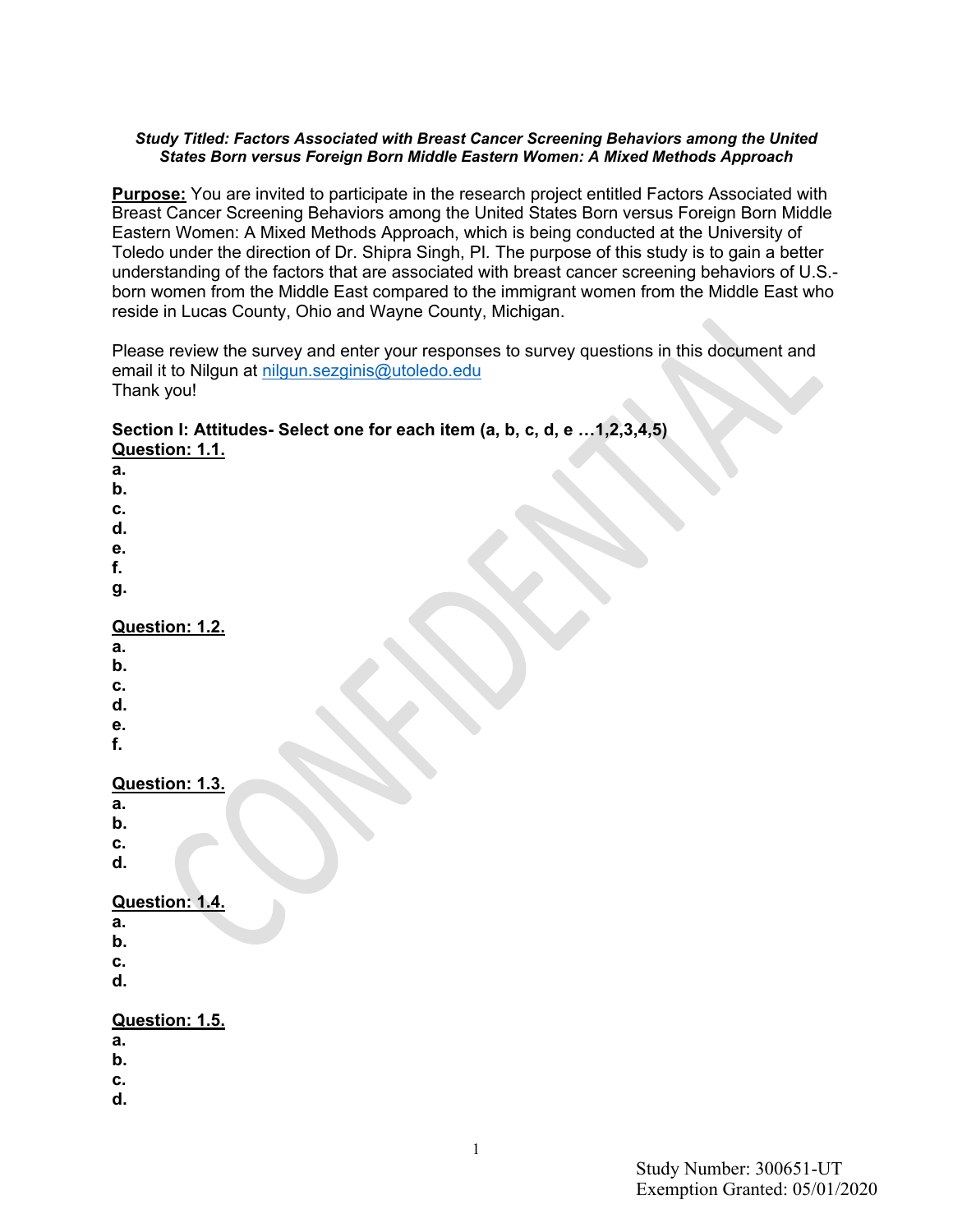**Question: 1.6. a. b. c. d. Question: 1.7. a. b. c. Question: 1.8. a. b. c. Section II: Cancer Screening Behavior Question: 2.1. Question: 2.2. Section III: Knowledge about Breast Cancer Screening Question: 3.1. Question: 3.2 Question: 3.3. Question: 3.4. Question: 3.5. Question: 3.6. Question: 3.7. Question: 3.8. Question: 3.9. Question: 3.10. Question: 3.11. Question: 3.12. Question: 3.13. Question: 3.14. Section IV: Health Status Question: 4.1. Question: 4.2. Question: 4.3. Section V: Health Care Access Question: 5.1. Question: 5.2. Question: 5.3. Question: 5.4. Question: 5.5. Question: 5.6. Question: 5.7.**